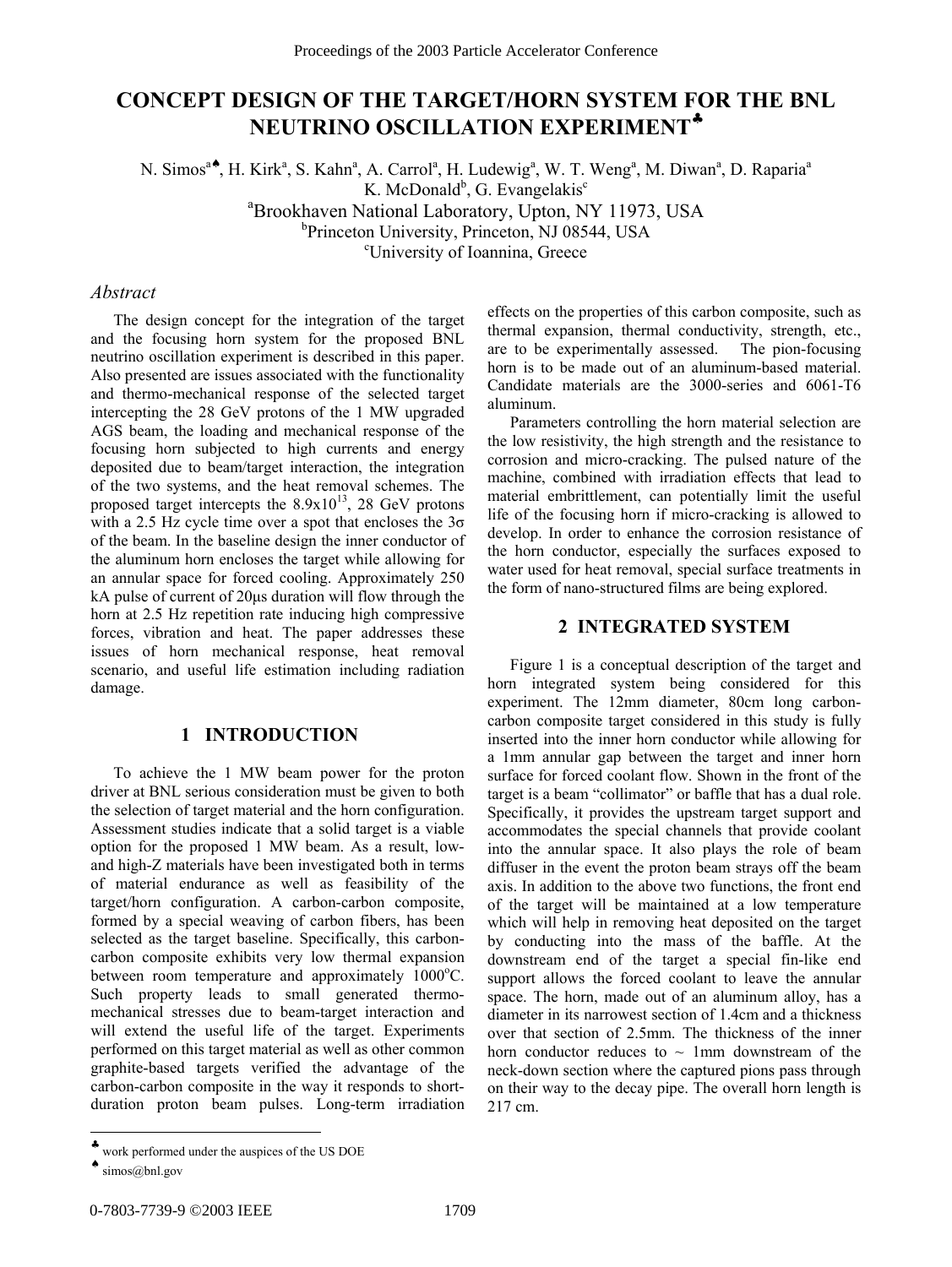The baseline design requires a 250 kA peak current with a repetition rate of 2.5 Hz. One of the options being considered assumes a 20µs half-sine current pulse. Results of horn response with such current pulse structure are presented in this paper. Under such short current pulse most of the flowing current will be within one skin depth of the conductor. The magnetic pressures and joule heating generated in the conductor control the mechanical design of the horn. While heat generated in the narrowest section of the horn by both current and secondary particles is partly removed by the fluid flowing in the annular space, the balance will be removed by the spraying of coolant through a set of optimally positioned jets against the current-side of the inner conductor. Two coolant options are being considered, namely, the spraying of water and of cold helium. The schematic of Figure 1 depicts the water-cooling option.



Figure 1: Horn/Target Configuration

Also under consideration is a downstream thin window whose role is to hold the target coolant in a closed system. The coolant is thus collected, cooled and returned to the target upstream to be re-ejected into the annular space. The key issue with such window is the fact that it will see a significant portion of the incoming beam power and will be subjected to high thermo-mechanical stress conditions. Further, the presence of additional material in the flight path of pions generated and focused by the horn represents an additional impediment. However, since the only role of such window is to prevent the coolant from escaping from the closed envelope, a low-Z material (for minimal interaction with secondary particles or heat generation from intercepting the beam protons) such as carbon-carbon composite can provide the required boundary.

#### *2.1 Energy Deposition and Heat Removal*

Energy generated in the target/horn system is due to the target/proton interaction and the current flowing in the horn. Energy is also deposited in the horn from secondary particles generated in the target. Different mechanisms,

namely heat convection, conduction and radiation heat exchange between target and horn are responsible in removing the deposited heat. The heat balance of the overall system, as it reaches an operating temperature, is addressed by utilizing a sophisticated finite element analysis.

## *Target Heat Deposition*

Energy depositions for two different beam spots on two target diameters have been estimated using hadron interaction codes. Specifically, 1mm and 2mm rms proton beams are interacting with 6mm and 12mm diameter targets respectively effectively capturing  $3\sigma$  of the beam.  $8.9x10^{13}$ , 28 GeV protons are delivered on target with a 2.5 Hz cycle time. The integrated energy deposited on carbon-carbon target per  $8.9x10^{13}$  protons is 5.1 kJ and 7.3 kJ respectively resulting in temperature rises of 1000 <sup>o</sup>C and 280 <sup>o</sup>C in the target. While the 1mm beam deposits less energy, thus easing the heat removal capacity required, the temperature rise is high making the 2mm beam more preferable.

#### *Horn Joule Heating*

For a 20µs half-sine current pulse (effective frequency of 0.025 MHz) the current is expected to flow over a skin depth of the inner surface of the inner conductor. The skin depth δ for a horn made out of 3000-series aluminum, for example, with resistivity  $\rho = 4.2$  mohm-cm, is calculated based on the following relations:

$$
\delta = (6.61/\bar{f}^{1/2}) k_1 ; f = 0.025 \text{ MHz}
$$
  
\n
$$
k_1 = [\rho/\rho_c]^{1/2} ; \rho_c = 1.724 \text{ mhoms-cm}
$$
  
\nleading to a skin depth of  $\delta_{\text{Al}} = 0.06525 \text{ cm.}$ 

In the narrow section of the inner conductor which surrounds the target and is subject to peak joule heating, the heat generated per unit length is derived from

$$
JH_{\text{pulse-cm}} = \int_{0}^{20\,\mu s} \int_{A} J^2(z,t) \rho \ dA \ dt = 3.88 \text{ Joules}
$$

where  $J(z,t) = J(z) \sin(\pi t/20\mu s)$ ,  $J(z) = J_0 e^{-z/\delta}$  and  $J_0 = 689$  $kA/cm<sup>2</sup>$  is the current density at the conductor surface. The peak temperature rise in the horn, induced by joule heating alone is estimated to be  $\Delta T = 7.4$ <sup>o</sup>C.

#### *Secondary Particle Heating*

Based on the simulation results of different hadron interaction codes, a significant amount of heat is deposited on the horn from secondary particles produced in the target. The heat deposited in the inner conductor of the horn is estimated to be  $\sim$  8.4 kW.

#### *Heat Removal Scheme*

The deposited heat in both the target and horn is removed by forced flow. In this study the target and the horn have been decoupled. Specifically, forced helium is used in the 1mm annular space between the target and horn to remove the heat from the target which amounts to